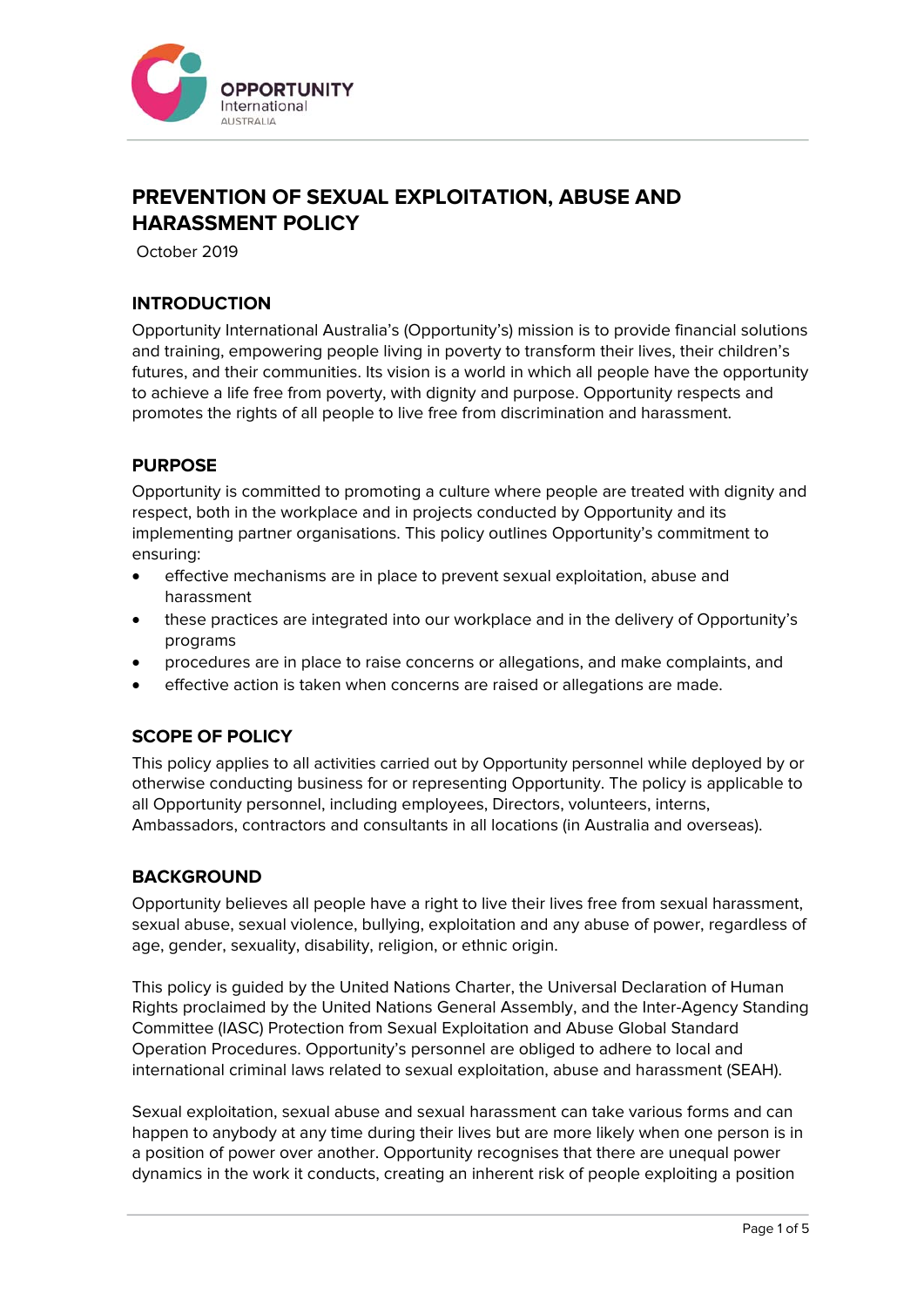

of power for personal gain. While women and children are particularly at risk of SEAH, all vulnerable populations, including men, are at risk.

If a person does not object to inappropriate behaviour at the time it happens, it does not mean that they are consenting to the behaviour. It may be difficult for the offended person to object, especially if the harasser is in a position of authority.

## **DEFINITIONS AND EXAMPLES**

For the purposes of this policy, the following definitions apply:

**Sexual exploitation** – any actual or attempted abuse of a position of vulnerability, differential power, or trust, for sexual purposes, including, but not limited to, threatening or profiting monetarily, socially or politically from the sexual exploitation of another.

**Sexual abuse** – the actual or threatened physical intrusion of a sexual nature, whether by force or under unequal or coercive conditions.

**Sexual harassment** – sexually related behaviour that is unwelcomed, unsolicited and unreciprocated and would cause a reasonable person in the circumstances to be offended, humiliated or intimidated. It does not refer to occasional compliments or other mutually acceptable behaviour.

Examples of acts of sexual exploitation and abuse include, but are not limited to:

- Sexual assault (any unwanted or forced sexual act committed without consent) or threat thereof. Sexual assault can occur either against a person's will, by force or coercion, or when a person is incapable of giving consent, such as when they are under duress, under the influence of drugs or alcohol. Force includes:
	- o actual physical aggression, including but not limited to: rape, forcible sodomy, forcible oral copulation, sexual assault with an object, sexual battery, forcible fondling (unwanted kissing or touching)
	- o threats of physical aggression
	- o emotional coercion
	- o psychological blackmailing
- Forcing someone to have sex with anyone
- Forcing a person to engage in prostitution or pornography or videotaping or photographing sexual acts and posting it without permission
- Refusing to use safe sex practices
- Alleging or threatening to allege that anyone already has a history of prostitution on legal papers
- Insisting on anything sexual that may be uncomfortable, frightening or hurtful
- Demanding sex in any context or telling someone that they or anyone else are obliged to have sex as a condition for anything.

Examples of behaviour that could be considered sexual harassment include, but are not limited to:

- Unwanted physical contact, sexual suggestions, or demands
- Making obscene or sexually suggestive remarks, insults or jokes that may cause offense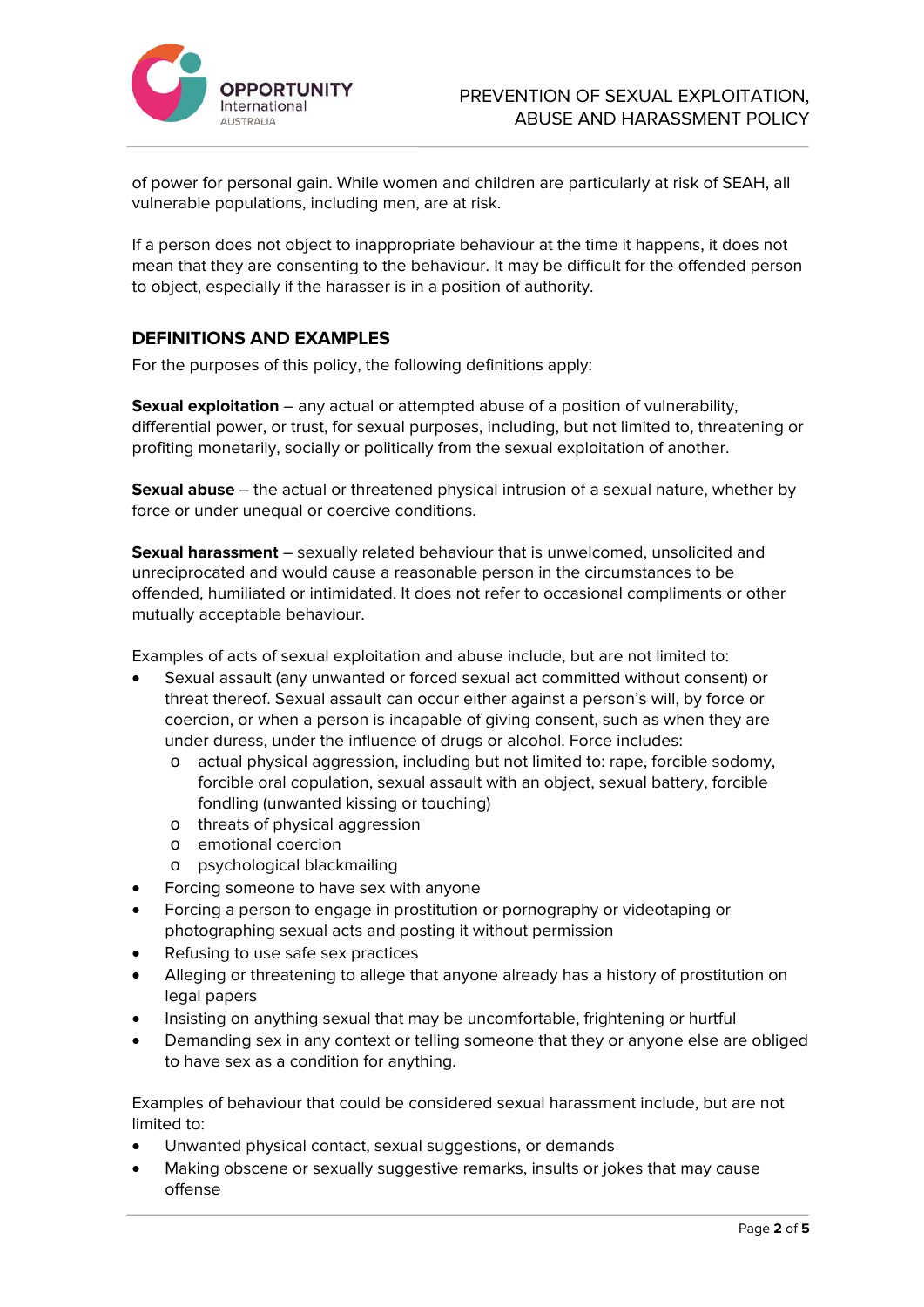

- Name-calling with sexual epithets
- Sending explicit or sexually suggestive emails
- Intrusive enquiries into a worker's private life.

## **PROHIBITION OF SEXUAL EXPLOITATION, ABUSE AND HARASSMENT (SEAH)**

SEAH goes against the beliefs, values and mission of Opportunity. As such, the following activities are strictly prohibited during the course of engagement with Opportunity:

- any form of SEAH by Opportunity employees, volunteers, consultants, implementing partners or any representatives of the organisation associated with the delivery of Opportunity's programs
- employees, volunteers and other representatives exchanging money, humanitarian assistance, gifts, preferential treatment, employment, goods or services for sexual services, including sexual favours or other forms of humiliating, degrading or exploitative behaviour
- employees, volunteers and other representatives having sexual relationships with children (defined as anyone under the age of 18), as is made clear in Opportunity's Child Protection Policy. Mistaken belief of age is not a defence.

## **RISK-BASED APPROACH**

Opportunity takes a risk-based approach to the management of Prevention of Sexual Exploitation, Abuse and Harassment (PSEAH) in its business activities and has implemented policies, processes and procedures to manage SEAH risks, including:

- **1.** A Prevention of Sexual Exploitation, Abuse and Harassment Policy
- **2.** Compulsory PSEAH training for all staff
- **3.** A Code of Conduct outlining acceptable and unacceptable standards of behaviour
- **4.** A Complaints Policy and processes for investigation and reporting
- **5.** Assessment, monitoring and reporting of SEAH risks for programs and activities
- **6.** Recruitment processes and employment practices which mitigate the risk of SEAH (including reference checks and vetting candidates to reveal former misconduct)
- **7.** Transactional sex is prohibited while engaged in the delivery of activities and programs.

Opportunity works with implementing partners to ensure compliance with the Department of Foreign Affairs and Trade's (DFAT's) PSEAH requirements.

## **RAISING A CONCERN**

Opportunity expects employees, volunteers and other representatives of the organisation to report, in line with this policy, any suspicions of inappropriate behaviour, however, there is no obligation for the affected person to report an incident that has happened to them. Nevertheless, in this situation reporting is encouraged if there is reasonable belief that not reporting an incident has the potential for negative consequences for another individual.

If Opportunity staff have experienced sexual exploitation, abuse or harassment at any location where work is being conducted, including on-site at Opportunity's offices, off-site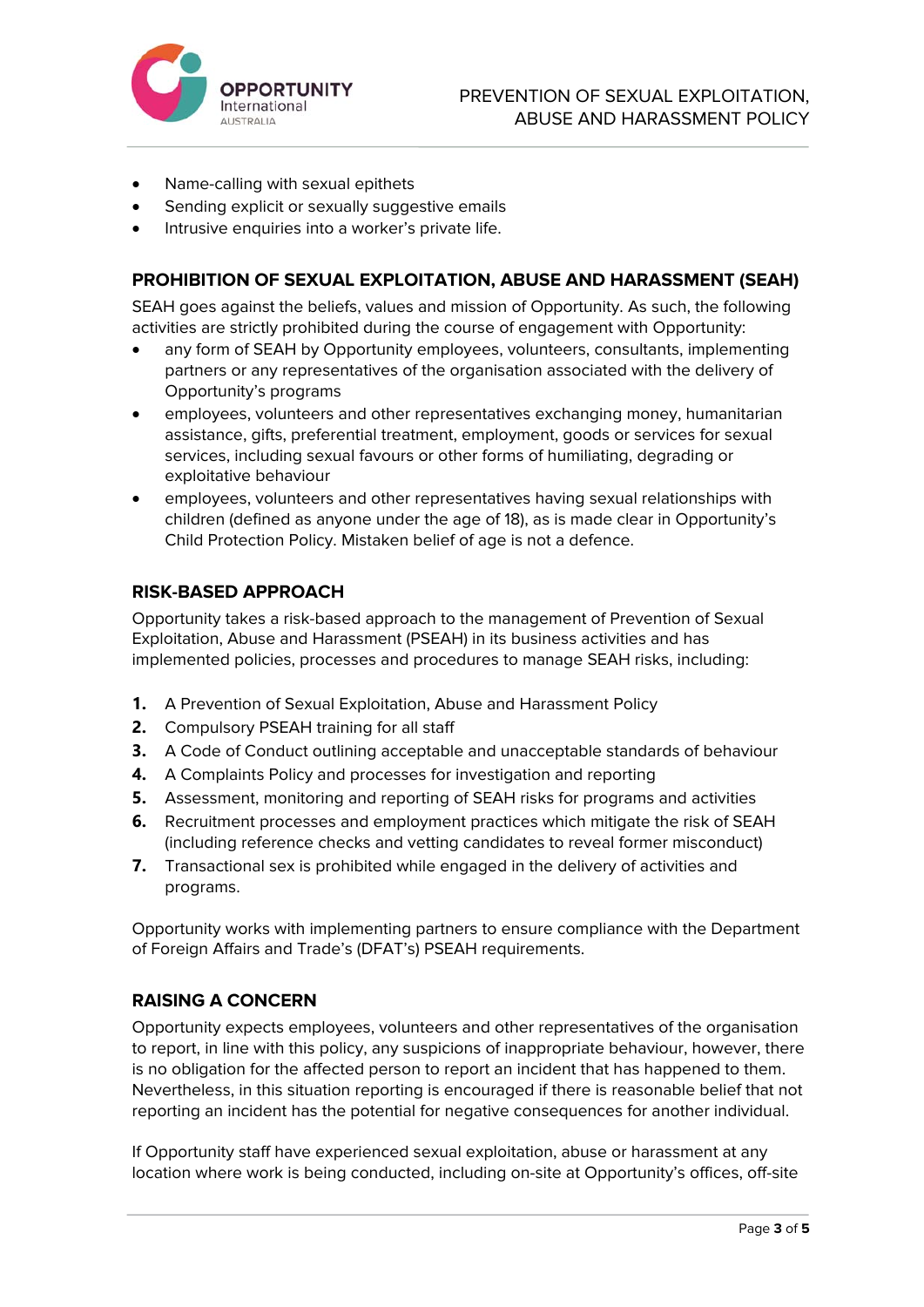

or after hours, at work-related activities including conferences, training sessions, insight trips and social functions, they can make a confidential disclosure to the People and Culture Manager.

If the People and Culture Manager suspects the concern disclosed relates to a criminal offense, the matter will be escalated to the Company Secretary, who will treat the concern as a complaint. Allegations involving criminal sexual misconduct will be reported to the local enforcement authorities unless it is at odds with the wishes or welfare of the affected person, or it would pose a threat to the life or safety of another individual.

# **HOW TO MAKE A COMPLAINT**

Opportunity has internal procedures for handling complaints, including those related to sexual exploitation, abuse and harassment, and non-compliance with this policy or the safeguarding Code of Conduct.

Complaints regarding SEAH can be made by a person to whom Opportunity delivers services or who is affected by Opportunity's services, an implementing partner, an organisation we work with, employees, interns, volunteers, contractors or sub-contractors, donors, or members of the public. Complaints can be made to the Company Secretary, who is responsible for dealing with the matter and ensuring that an investigation is conducted.

The Company Secretary can be contacted on 02 9270 3300 or at companysecretary@opportunity.org.au.

Alternatively, if a disclosure is about a Director or the Company Secretary, concerns can be reported directly to the Chair of Opportunity's Audit and Risk Committee, contactable at auditriskchair@opportunity.org.au.

During the investigation of the complaint, the complainant will be advised of the process and the expected timeframe for resolution.

Opportunity will not reveal a complainant's name or personal details to anyone outside the organisation without the complainant's permission, unless required by law.

If a victim/survivor of sexual misconduct alleges the perpetrator was an employee or volunteer deployed by Opportunity, or otherwise conducting business for or representing Opportunity, we will consider, on a case-by-case basis, providing appropriate and effective forms of reparation, including but not limited to access to relevant assistance and support services such as medical, legal and psycho-social services.

Opportunity has a PSEAH Focal Person whose role includes:

- acting as the reporting contact for implementing partners to report incidents of SEAH in their organisations
- understanding the Department of Foreign Affairs and Trading (DFAT) and Australian Council for International Development (ACFID) requirements regarding SEAH and providing advice on policy development and implementation
- facilitating SEAH training for Opportunity staff, and